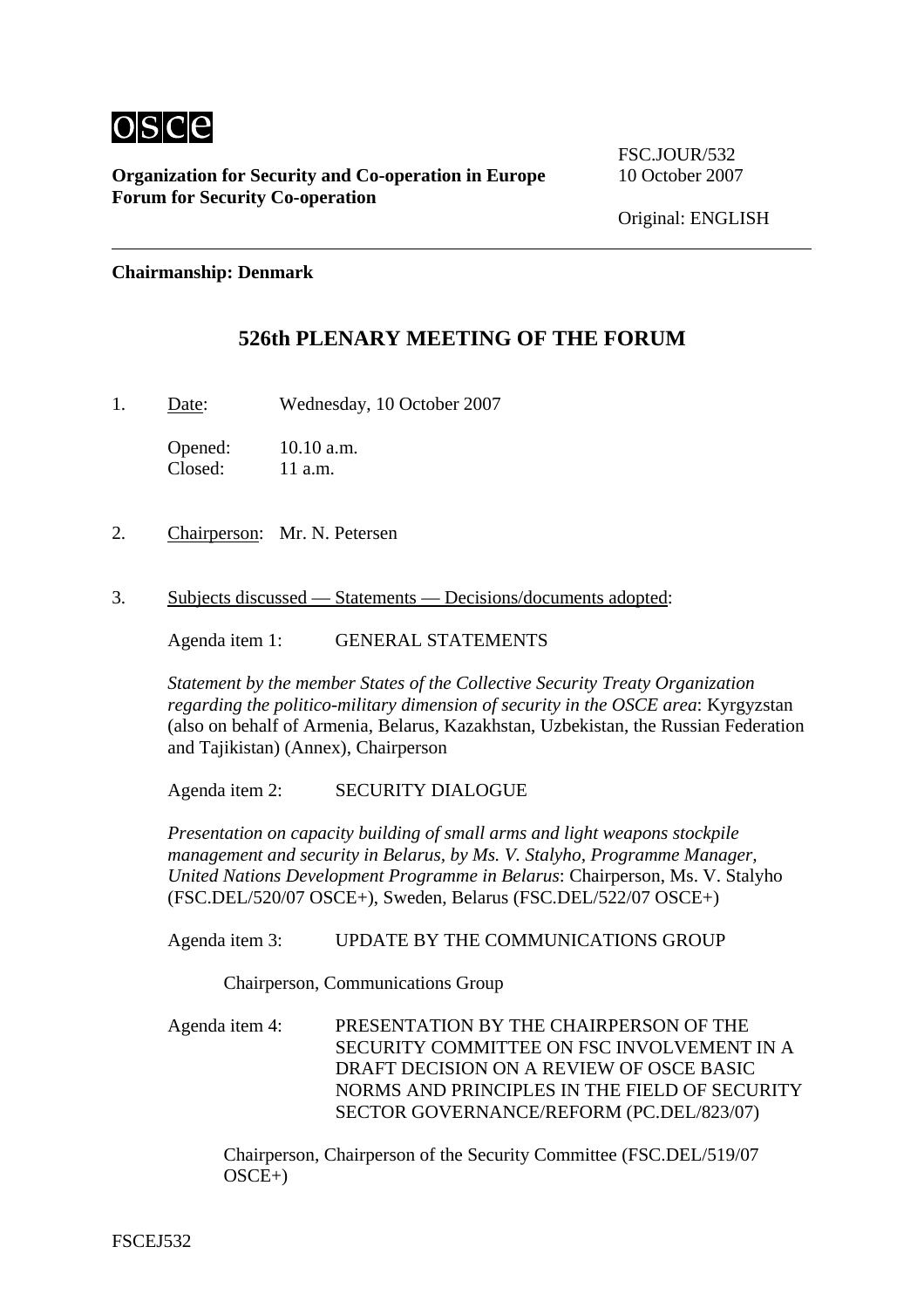Agenda item 5: ANY OTHER BUSINESS

- (a) *FSC contribution to preparations for the 2007 Ministerial Council meeting (FSC.DEL/513/07 OSCE+) (FSC.DEL/514/07 OSCE+)*: Spain, Chairperson
- (b) *Matters of protocol*: Chairperson, Italy, Russian Federation
- 4. Next meeting:

Wednesday, 17 October 2007, at 10 a.m., in the Neuer Saal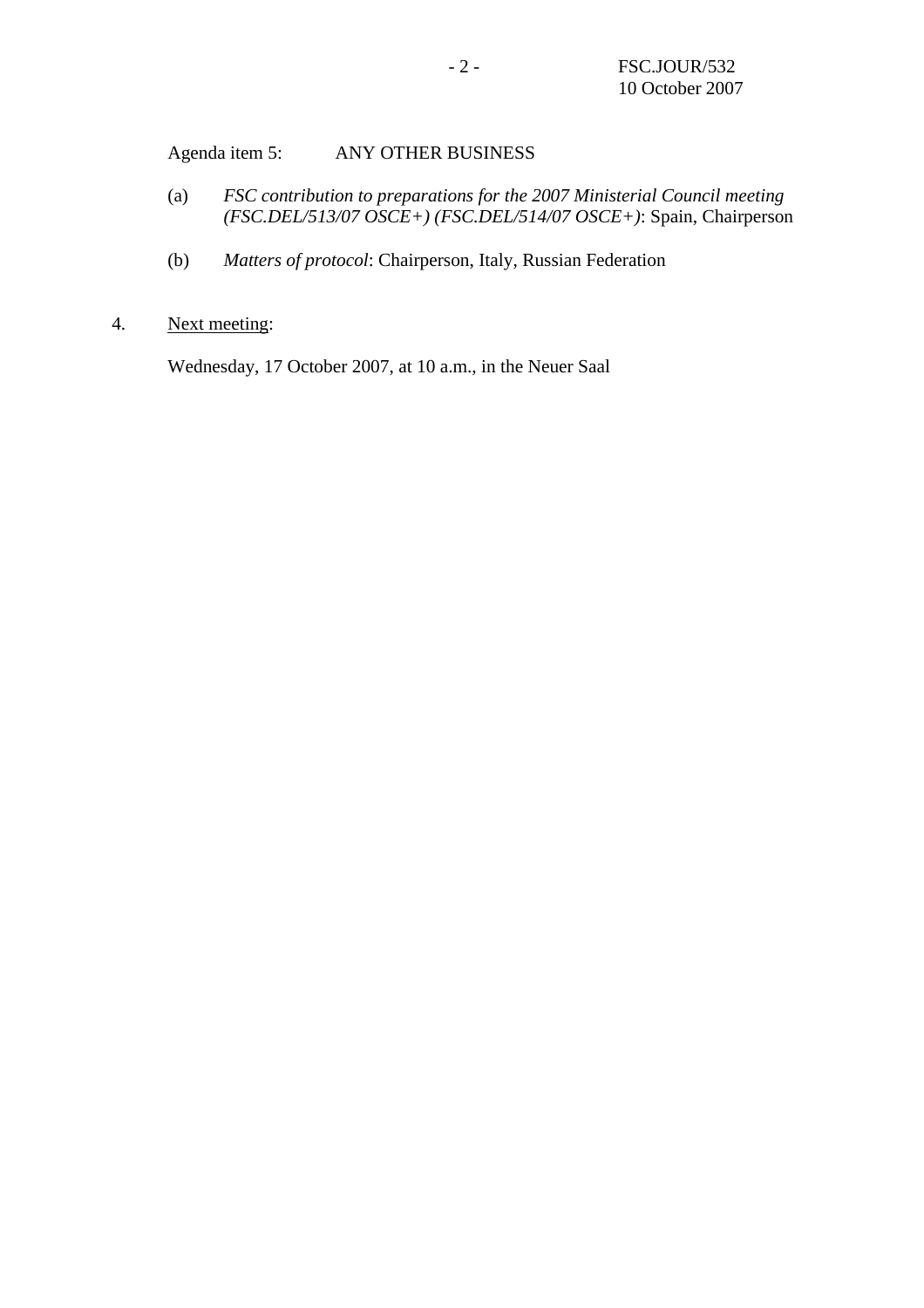

**Organization for Security and Co-operation in Europe 10 October 2007 Forum for Security Co-operation** Annex

FSC.JOUR/532

ENGLISH Original: RUSSIAN

**526th Plenary Meeting** FSC Journal No. 532, Agenda item 1

## **STATEMENT BY THE DELEGATION OF KYRGYZSTAN**

The member States of the Collective Security Treaty Organization (CSTO) call for efforts to be stepped up in the politico-military area of the OSCE's work in the interests of all its participating States, with a view to strengthening stability and security in the region. The preservation and development of the arms control regime is of primary importance if we are to maintain the pan-European security architecture.

We need to overcome the crisis situation surrounding the Treaty on Conventional Armed Forces in Europe (CFE Treaty), a crisis caused by the fact that the original Treaty has become outdated and the Agreement on Adaptation has not yet entered into force. Concrete proposals for restoring the viability of the CFE Treaty were presented by Russia at the Extraordinary Conference in Vienna in June 2007 and need to be carefully examined, first and foremost, within the Joint Consultative Group (JCG).

The experience of the 1990s provides convincing evidence that the OSCE Forum for Security Co-operation (FSC) is capable of making a substantial contribution to resolving urgent problems with regard to the strengthening of pan-European security. Unfortunately, at the start of the twenty-first century the productivity of the Forum's work declined considerably while the most important questions of arms control and confidence- and security-building measures (CSBMs) in Europe, which are at the heart of the FSC's mandate, were put on the back burner. This kind of situation is not in the interests of pan-European security and requires immediate and systematic rectification. The potential of the Forum must be fully exploited and realized.

In this context, the CSTO member States welcome and fully support the idea of holding on 24 October this year a special FSC meeting on existing and future arms control and confidence- and security-building measures. A serious discussion of the current state of affairs and prospects for the development of the situation in this area is long overdue. Such collective brainstorming should provide the rich food for thought needed for the possible updating of the Forum's agenda and for increasing the practical usefulness of its work.

Discussions under so constant an item on the Forum's agenda as "security dialogue" should serve this purpose. This dialogue cannot be reduced to just statements by invited speakers. Under this agenda item, there needs to be a discussion of the really serious